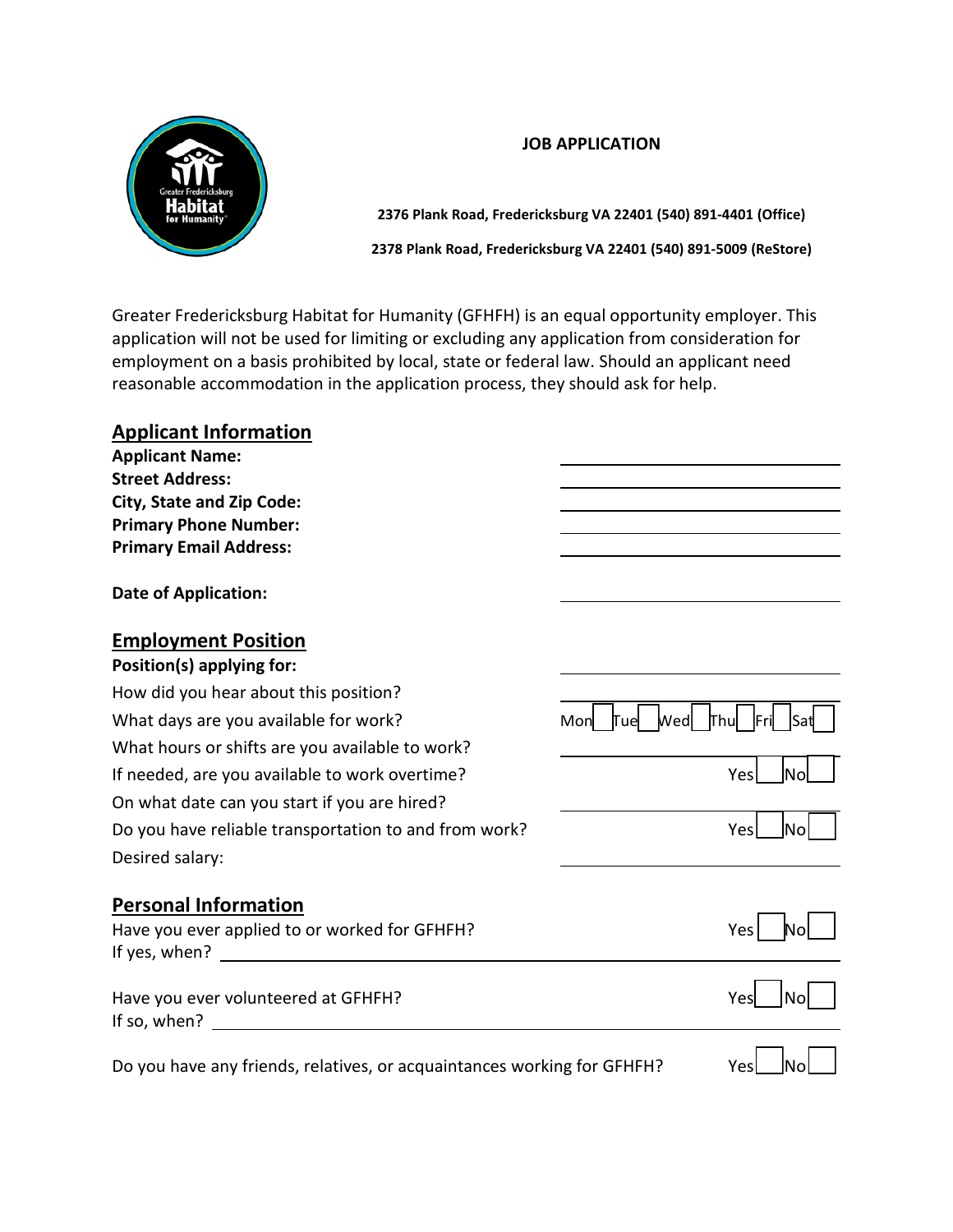If yes, state name(s) and relationship:

l

l

l

Are you 16 years of age or older? Are you if you have a set of a set of a set of a set of  $Yes$  No Are you legally eligible to work in the U.S.?  $\blacksquare$  Yes  $\blacksquare$  Yes  $\blacksquare$  No

Will you consent to a controlled substance test? Ves



*(Note: No applicant will be denied employment solely on the grounds of conviction of a criminal offense. The date of the offense, the nature of the offense, including any significant details that affect the description of the event, and the surrounding circumstances and the relevance of the offense to the position(s) applied for may, however, be considered.)*

### **Job Skills/Qualifications**

Please list below the skills and qualifications you possess for the position(s) for which you are applying:

*(Note: GFHFH complies with the Americans with Disabilities Act* (*ADA*) *and considers reasonable accommodation measures that may be necessary for eligible applicants/employees to perform essential functions.)*

# **Education and Training**

### **High School**

| Name | Location (City, State) | Graduated/<br>Graduating | Degree/<br>Certificate |
|------|------------------------|--------------------------|------------------------|
|      |                        |                          |                        |

### **College/University**

|      |                        | Graduated/ | Degree/     |
|------|------------------------|------------|-------------|
| Name | Location (City, State) | Graduating | Certificate |
|      |                        |            |             |

### **Vocational School/Specialized Training**

|             |                        | Graduated/ | Degree/     |
|-------------|------------------------|------------|-------------|
| <b>Name</b> | Location (City, State) | Graduating | Certificate |
|             |                        |            |             |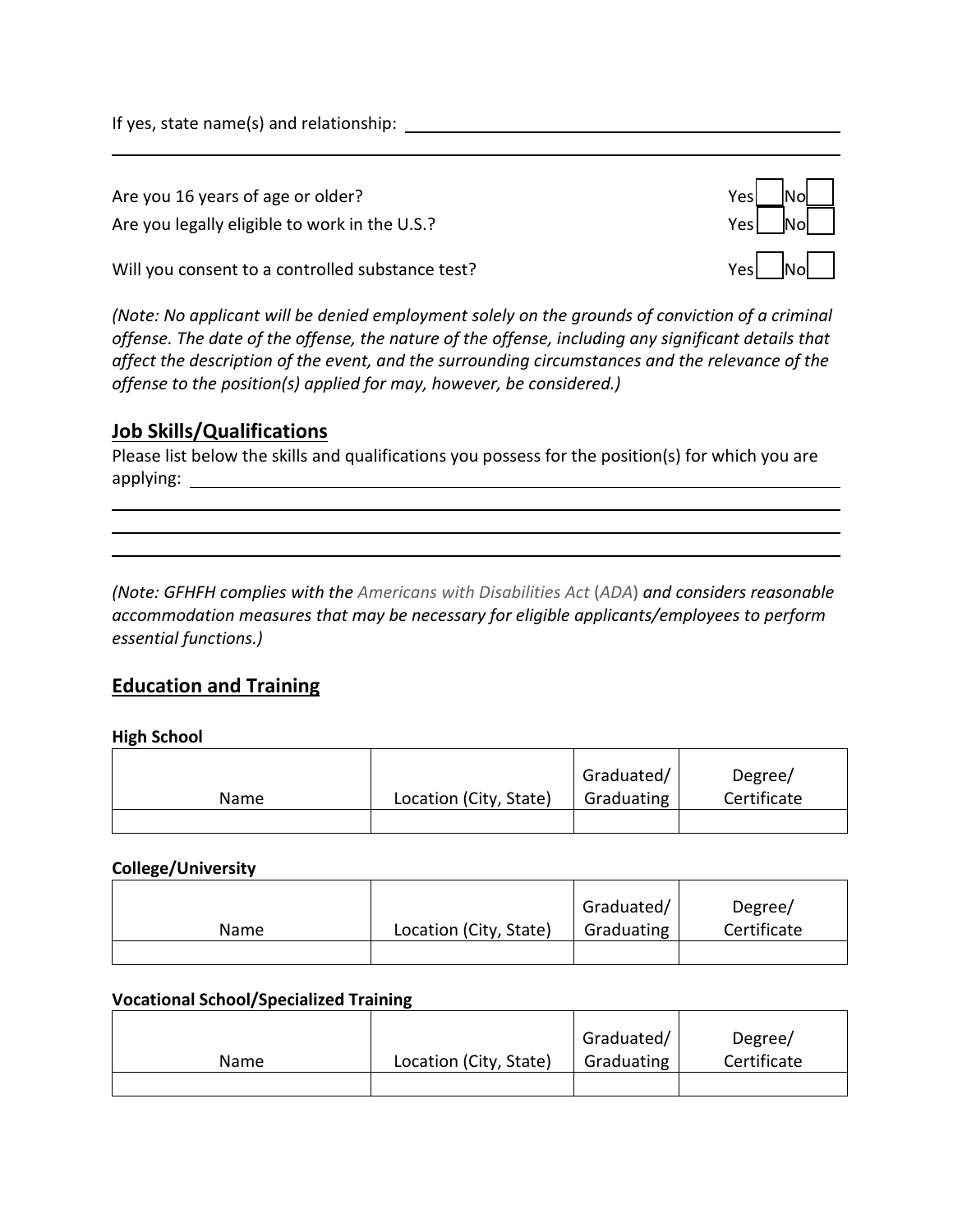## **Previous Employment**

**Employer Name:**  Job Title: Supervisors Name: Employer Address: City, State and Zip Code: Employer Phone Number: Dates Employed: Reason for leaving:

### **Employer Name:**

| Job Title:                    |
|-------------------------------|
| Supervisors Name:             |
| Employer Address:             |
| City, State and Zip Code:     |
| <b>Employer Phone Number:</b> |
| Dates Employed:               |
| Reason for leaving:           |

### **Employer Name:**

| Job Title:                    |  |
|-------------------------------|--|
|                               |  |
| <b>Supervisors Name:</b>      |  |
| <b>Employer Address:</b>      |  |
| City, State and Zip Code:     |  |
| <b>Employer Phone Number:</b> |  |
| Dates Employed:               |  |
| Reason for leaving:           |  |

### **References**

Please provide three (3) professional and personal references:

| <b>Name</b> | <b>Email Address</b> | Phone |
|-------------|----------------------|-------|
|             |                      |       |
|             |                      |       |